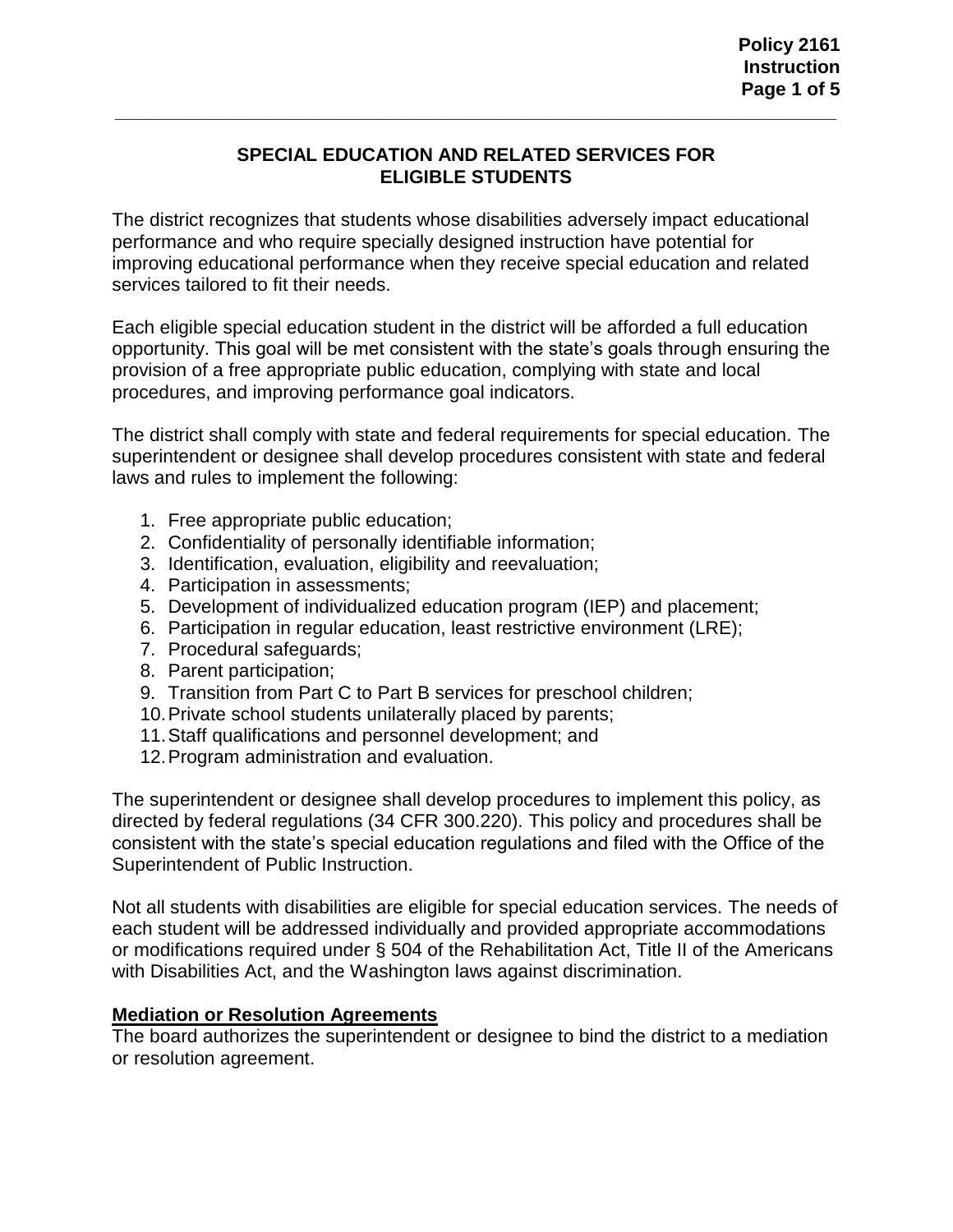### **Free Appropriate Public Education (FAPE)**

The district shall provide all eligible students with disabilities ages three through twentyone with a free appropriate public education which consists of special education, necessary related services, and supplemental aids and services, provided:

- 1. At public expense, under district supervision and direction;
- 2. In compliance with the standards of the state educational public agency;
- 3. To include preschool, elementary, and secondary, educational opportunities; and,
- 4. In conformity with an individualized education program (IEP) which meets the requirements of special education rules.

Such educational and support services may extend beyond the traditional 180-day school calendar year if necessary to provide an individual eligible student with a free appropriate public education.

## Confidentiality of Personally Identifiable Information

In addition to complying with the district's policies and state and federal law on the confidentiality of all student records, the superintendent is directed to develop procedures to implement confidentiality requirements that are consistent with state special education rules.

This includes informing parents of students or eligible students of their right to confidentiality, at least annually, through appropriate notice.

# **Identification, Evaluation, Eligibility and Reevaluation**

# **Childfind**

The district shall develop and implement awareness and screening activities for the purpose of locating, identifying and evaluating all resident students enrolled in school or not who are suspected of having disabilities and are in need of receiving special education and related services. These procedures shall encompass students ages birth through twenty-one regardless of the severity of their disability who reside in the district, including those attending public and private agencies and institutions, and religious schools.

The district's procedures shall also include methods for conducting Childfind activities including methods to determine which students are not currently receiving needed special education and related services. The procedures shall include methods to locate students who are highly mobile and students suspected of being a student with a disability and in need of services even though they are advancing from grade to grade. Childfind procedures shall be developed in consultation with appropriate representatives of private school students.

# Evaluation and Eligibility

The district shall develop evaluation procedures that are consistent with state and federal requirements, including: referral, evaluation methods and timeline(s), areas of evaluation, periodic review, evaluation safeguards, reporting and documenting the determination of eligibility and independent educational evaluation.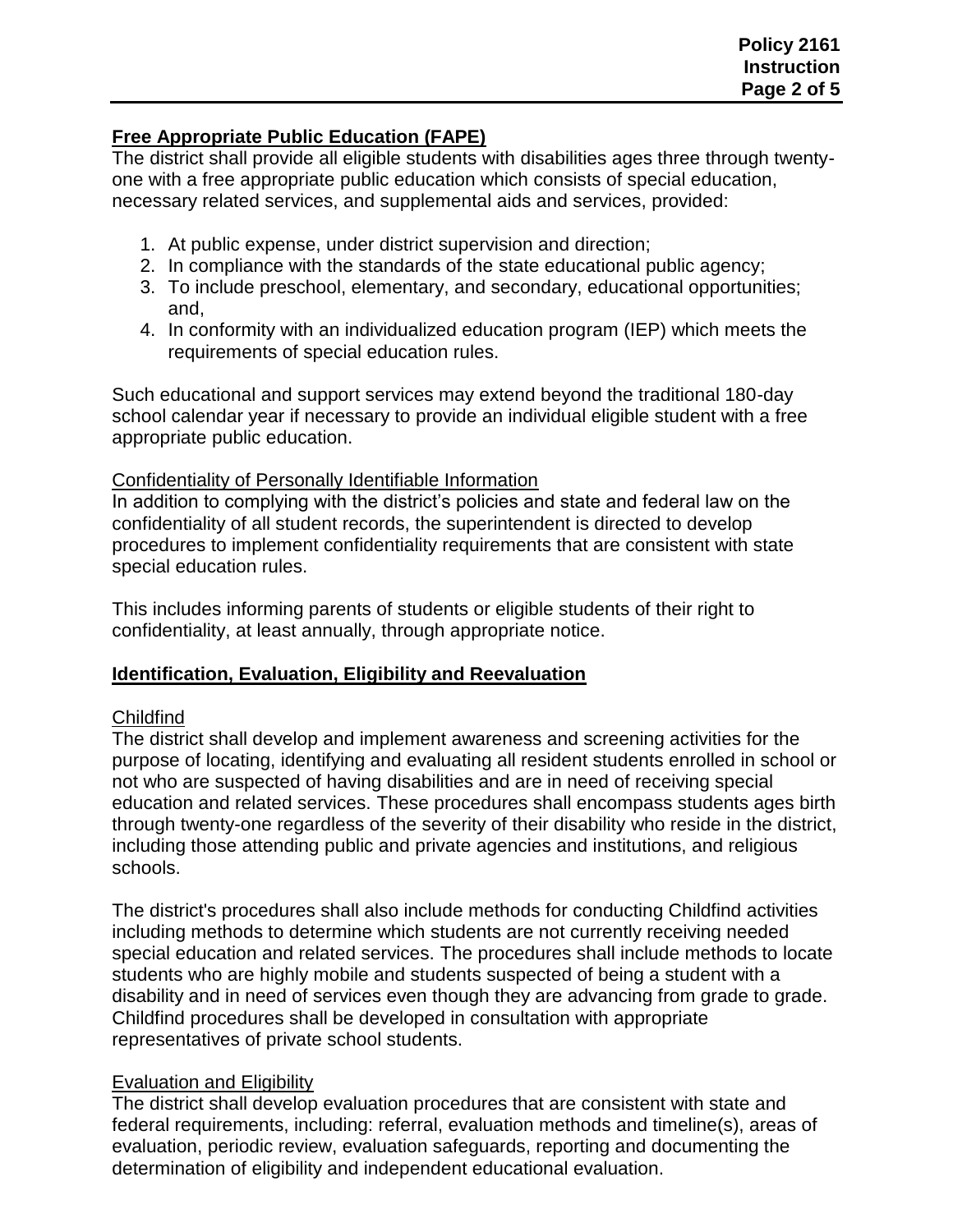The district recognizes the developmentally delayed category for eligible students ages three to six. The superintendent shall develop procedures for implementation of this eligibility category.

**\_\_\_\_\_\_\_\_\_\_\_\_\_\_\_\_\_\_\_\_\_\_\_\_\_\_\_\_\_\_\_\_\_\_\_\_\_\_\_\_\_\_\_\_\_\_\_\_\_\_\_\_\_\_\_\_\_\_\_\_\_\_\_\_\_\_\_\_\_**

#### **Reevaluation**

The district shall develop reevaluation procedures that are consistent with state and federal requirements, including general requirements, purposes, notice of results, procedures for appropriate identification and classification, and procedures for determining continuing or additional needs for special education and related services.

### **Development of IEP and Placement**

#### Development of IEP

The district shall develop procedures for implementing the IEP requirements for each student that are consistent with state and federal regulations, including methods for updating each IEP at least annually and appropriate inclusion of eligible students in local and state assessment programs.

### Placement

The district shall develop procedures for implementing state and federal requirements regarding the delivery of special education services including: least restrictive environment, nonacademic and extracurricular services, alternative service delivery options placement considerations and annual review, initial placement, evaluation of IEP, preschool services, district initiated placements, transition of preschool students from Part C to Part B services, and placements paid for at public expense.

The district shall also develop procedures to determine the services provided to students unilaterally placed in private schools by their parents. The procedures shall include consultation with appropriate representatives of private school students to determine the number of unilaterally placed students, the needs of students and their location, so that it can be decided which students will receive services, what services will be provided, how and where services will be provided and how services will be evaluated.

### **Certificate of Attendance (COA)**

In order to participate in commencement exercises, students must have met the minimum criteria for graduation prior to the date of the exercise and otherwise be in good standing with their school through the commencement date. Minimum criteria for participation may be adjusted for students with an IEP whose disabilities have impacted their opportunity to accumulate credits. The district shall permit any student who is receiving special education or related services and who will continue to receive services between the ages of 18 and 21 to participate in the district graduation ceremony after four years (9th, 10th, 11th, 12th grades) of high school attendance.

In lieu of a diploma, the district shall provide the student with a certificate of attendance. Receiving the certificate of attendance does not preclude a student from continuing to receive special education and related servies according to the individualized education program and completing courses in pursuit of a diploma or the certificate of individual achievement.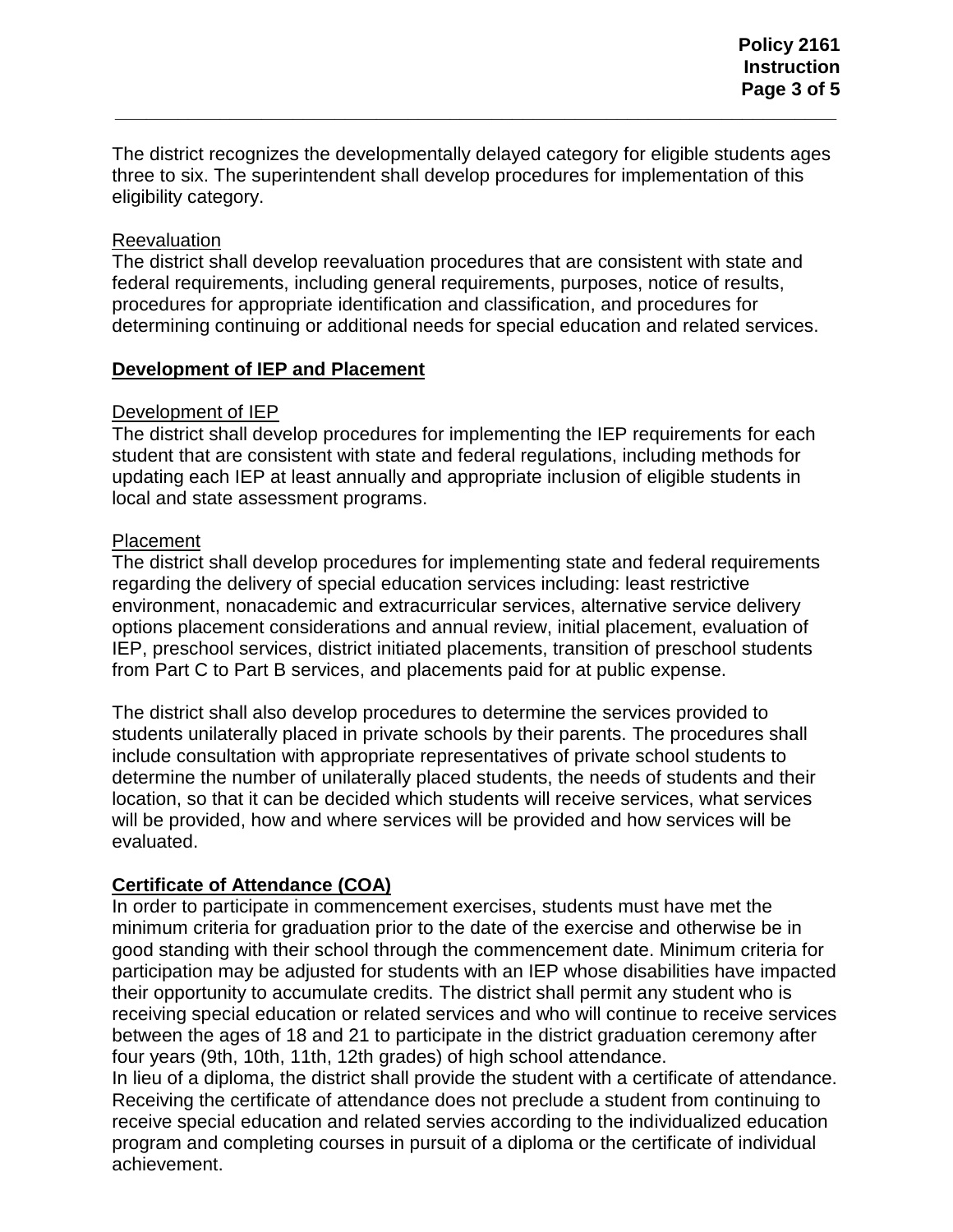Receipt of a certificate of attendance is not equivalent to receipt of the high school diploma or a certificate of individual achievement.

The superintendent shall establish procedures for development and distribution of the certificate of attendance.

### **Procedural Safeguards**

The district shall develop procedures for implementing procedural safeguards for parents and students consistent with state and federal requirements that include notice relating to: informed parental consent, assessment (protection in evaluation procedures), confidentiality, and opportunity to examine records, prior notice, independent educational evaluation, impartial due process hearing, surrogate parents, discipline, attorney's fees, mediation and citizen complaints.

# **Personnel Development**

The district recognizes the importance of a qualified staff in delivering appropriate educational services to special education students. The superintendent shall develop procedures for the implementation of a district plan for hiring and staff development for administrators, teachers and support personnel. Such a plan shall be complementary to the statewide plan for Comprehensive System of Personnel Development, which includes:

- 1. The in-service training of general and special educational administrative, instructional and support personnel to insure that they are appropriately and adequately prepared and trained;
- 2. Effective procedures for acquiring and disseminating to teachers and administrators of programs for special education students significant information derived from educational research, demonstration, and similar projects; and
- 3. Procedures for adopting promising practice.

# **Program Administration and Evaluation**

### Program Administration

The district shall develop procedures for implementing the administrative requirements contained in state and federal regulations including: full educational opportunity, public control, use of funds including excess cost, nonsupplanting and maintenance of effort, comparable services, information reports and records, public participation, transportation, program coordination, construction and comparability of facilities, program length, health or safety, transition to preschool, aversive interventions, disciplinary exclusions, and citizen's complaint process.

# **Evaluation**

The district shall develop procedures for updating, at least annually, the effectiveness of individualized education programs in meeting the educational needs of special education students, including parent/family involvement in the evaluation process. Students eligible for special education and related services shall be re-evaluated every three years in accordance with state and federal requirements.